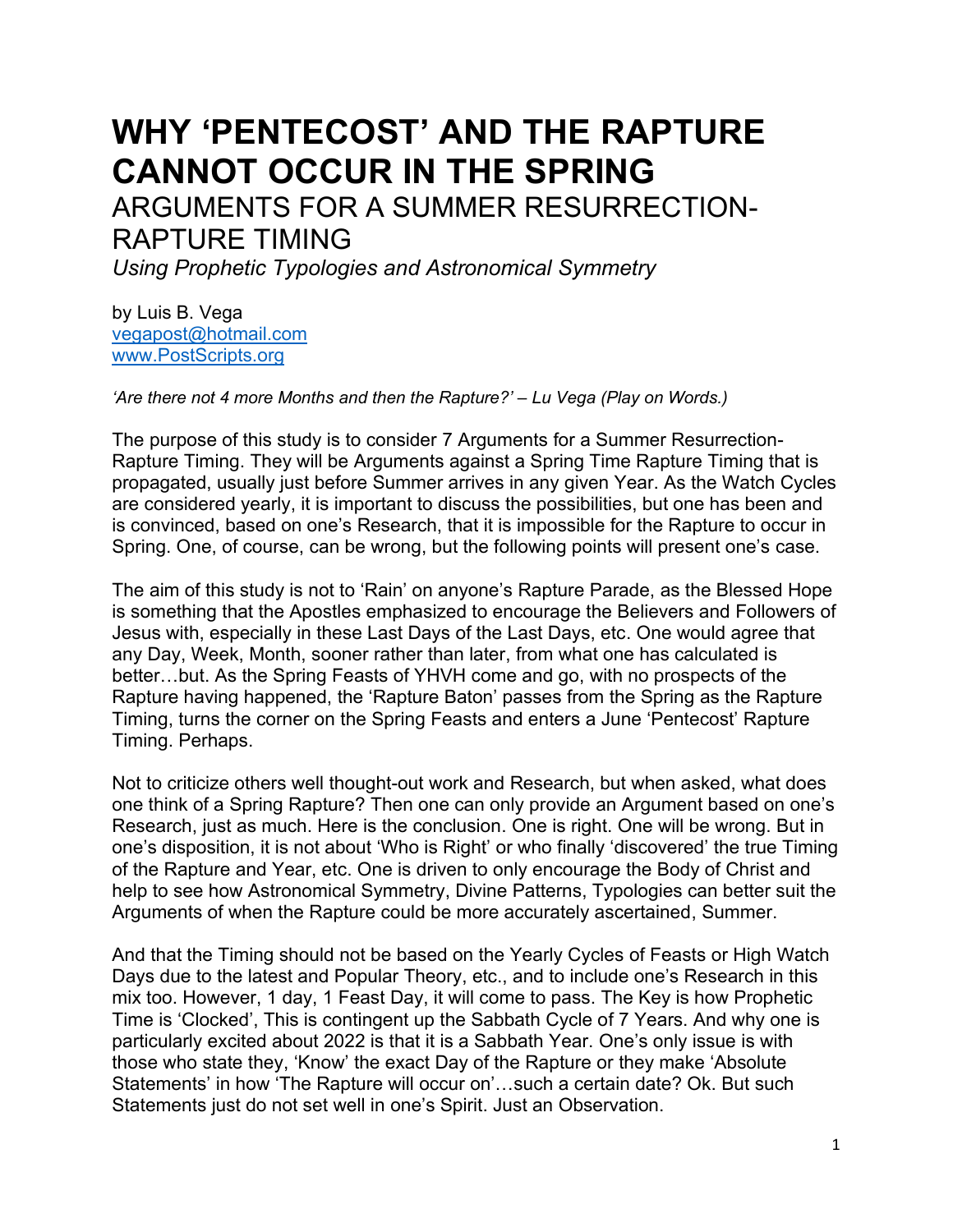#### **Being on the Look Out**

One would 'feel' better, if such Researchers would rather say, 'I believe, I think, it appears…'. And only because such have set Rapture Days, or Statements and Dates before, that have obviously not occurred. One appreciates that those that do, are just doing so because they too, 'Look and Love the Appearing' of Jesus for His Bride. It is a Watch that few undertake and it takes Discipline and Patience. But one believes it is what pleases Jesus, as He has commanded His Bride to, 'Keep the Watch'.

And again, not to detract from the possibilities of when the Rapture Timing might occur, that is different from what one has ascertained, up to now. But as to one's Research on the topic? One thinks that over the years, one's claim has been singular and has not changed. One believes that the Rapture is to occur on Pentecost, in the Summer but not as most understand it to be that way. To this end, one can only attempt to abbreviate the reasons why. One cannot know or say for sure, 100% when is the Rapture. No one can and that is one's point. These Arguments below are only to show where and why, one ascertains the Rapture to be a Summer Prophetic Fulfillment.

And that it is from a point of view of Prophetic 'Typologies', Patterns, Symmetry, Menorah Pattern, clues from Jesus's Teachings and Astronomical Linkage, as that is how Agricultural Cycles are pegged to, etc. One realizes that one's findings are not popular to accept, they never have been or one just makes a bad case for them, but here it goes. Why Pentecost and the Rapture cannot occur in a Spring Season.

# **1. THE LENGTH OF A YEAR IS DIVIDED INTO 4 SEASONS OF TIME, MARKED-OFF BY 2 SOLSTICES AND 2 EQUINOXES.**

Realize the Astronomical start of each Time Frame/Delineation of Seasons within an Earth Year. Seasons are what YHVH uses to also link-up His Appointed Times. Thus, the Spring Feasts and the Fall Feast, etc. Each has to occur after the Equinox. This measure recalibrates the Year, so the Feasts are not out of sync, like the Rabbinical Colander will be and is oftentimes. You have Pentecost, even celebrated in Spring, still and in some cases, the Fall Feasts occur in the Summer before September 20, etc.

| Equinox  | March 20     |
|----------|--------------|
| Solstice | June 20      |
| Equinox  | September 20 |
| Equinox  | December 20  |
|          |              |

The point being is that, based on Prophetic Symmetry and Divine Appointed Seasons, Pentecost, as celebrated, is being confused with Shavuot, which is the Feast of Weeks. As one may know, one's major hang-up is that on the Feast of Weeks, Shavuot is not Pentecost. Look it up. The Jews even state, like in Hebcal.com, under 'Shavuot', that it is only a Commemoration of when they arrived at Mount Sinai. And that it was the occasion where they Received the Law. This is only half correct. First, as the Study #609 on the Sinai shows, one can calculate the exact Day the Jews arrived. But this then excludes Shavuot, if one sticks to the Day Counts. And yes, YHVH came down on the 3rd Day, with Fire, Sounds of Trumpets, Holy Terror, but no physical Tablets of the Law where given then, nor where there 3000 People who Died due to Unbelief.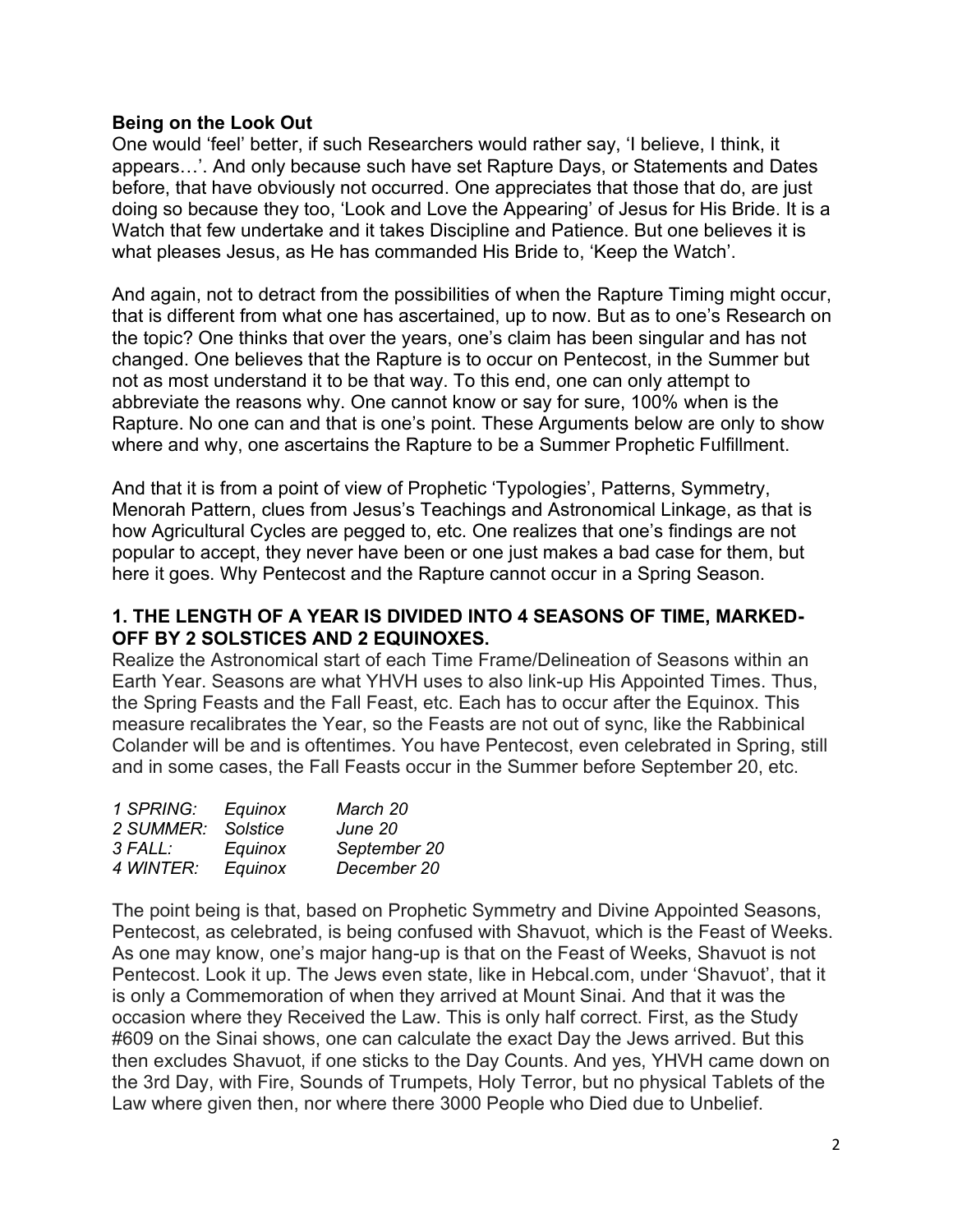# **2. THERE IS AN ORDER TO THE RESURRECTIONS.**

Another Key Clue has to do with the timing of the Rapture is based on the understanding of the Order of the Resurrections. This Doctrine was better explained by the Apostle Paul, in how the Resurrection-Rapture event is pegged to an Order, a Grain Type and a Harvest. As to the Timing? It is then suggested that the Rapture follows the Astronomical and Agricultural Seasons, correlating to the different types of Order, Grain and Harvest.

Of particular is the Spring Barley Harvest and the Summer Wheat Harvest. A study has already been presented, in how one allegorized the Order of the Resurrection to that of a Military Rank and File, and Order of Companies, etc. The point is that the 1st Resurrection is what the Bride of Christ is to experience and is pegged to. But that the 1st Order of the Resurrections is delineated into 3 Companies or Phases. This is before the 2nd Resurrection occurs and is the Resurrection one does not want to be part of.

The main clue as to the Timing of the Rapture has to do when Jesus Resurrected. This Day and Time is in itself an argument within the Church. One believes that Jesus gave the Sign to the Jews, the only one, in that Jesus would be 3 Days and 3 Night in the 'Belly of the Great Fish'. This means that Jesus, as a Type of His Death, would be in the 'Belly of the Earth', or the Tomb for 72 Hours, Literally, no more, no less.

And that the Sequence of Events, if one truly counts the events of Passover, occurred in such a 'Order' that Jesus was Crucified in the 'Midst' or a Wednesday of that Passion Week, as Daniel foretold. Jesus died at around 3pm, the time of the Afternoon Passover Sacrifice, and laid in the Rock Tomb next to the Place of the Skull, the Garden Tomb just before Sunset. That was a High Sabbath Day or Passover in which all 'Criminals' nailed to a Tree, publicly had to be taken down or they would 'Curse' Israel.

This is why, the Disciples, in haste, preliminarily prepared, as much as possible the Body, thinking of coming back to finish the Preparations. Except that the Romans in the meanwhile rolled the Stone over the entrance and sealed it with Nails and a Seal of Rome. That Seal and Nails were broken 72 Hours later. No Roman Seal, representing the greatest Power on Earth, nor Nails nor Lucifer could Seal Jesus' Tomb. He Resurrected and the Angels rolled the Stone away. By the way, part of the Nail is still lodged in the Garden Tomb's Wall, if one believes that is the actual Burial Chamber.

#### *1st Resurrection*

*Company A – Jesus + few Righteous Saints = Barley Harvest 1st Fruits = @ Passover Feast of 1st Fruits*

*Company B – Resurrection/Rapture – Bride of Christ = Wheat Harvest @ Pentecost (but 99th Day)*

*Company C – At end of Tribulation - Old Testament Saints = Grape Harvest ending @ Sukkot*

#### *2nd Resurrection*

*Company D – At end of Millennial Kingdom - the Wicked Dead -White Throne Judgment*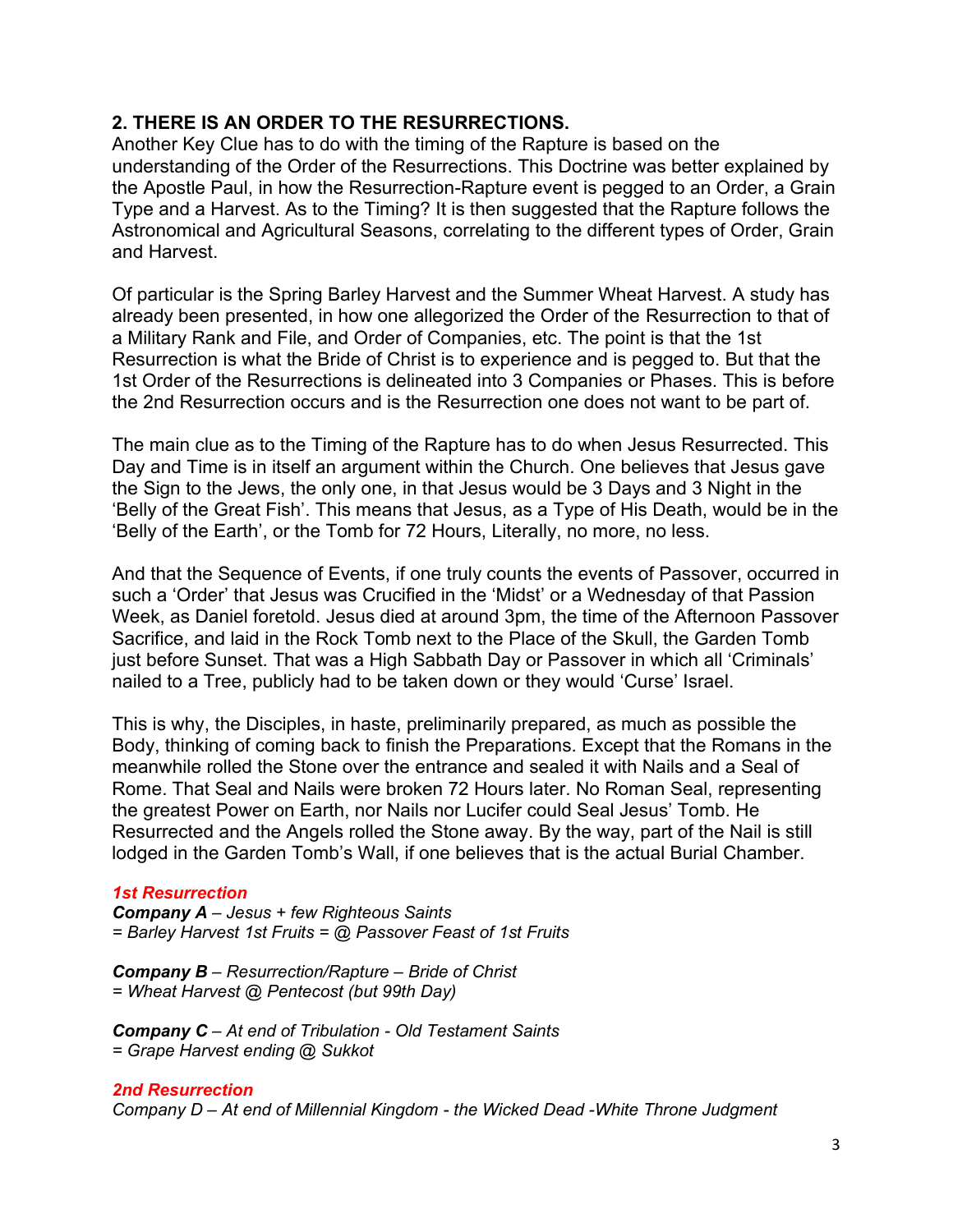But as to the Order of the Resurrections? Jesus represented, Prophetically the First Fruits of the Barley, along with the Sample of those that accompanied Jesus in the Resurrection. They too showed themselves, alive again throughout Jerusalem. The Point is that this occurred in the Spring, at the end of the Spring Feasts. This is a good argument for a Spring Time Rapture, but the 'Order' is being confused here. The Prophetic Typology is that the Barley First Fruit Order was pertaining to the Head, that being Jesus, exclusively. But that His Body would then follow in Order, thereafter and with a different Timing, Summer and a different Type of Grain, Wheat, etc.

Jesus was a 'Token' of the Full Harvest to come, but not of the Barley Harvest, but that of the Wheat Harvest, that had begun to take place in mid-May. But why June 20, This is when Summer Astronomically starts and when the Summer Wheat Harvest is in full mode until mid-July when it concludes, in general. Remember '4 Months till the Harvest'? It speaks of the Gentile Believers throughout the World in which the Body of Christ has actively helped plant, water, and harvest Souls that have been saved. One Day, the Last Day, the Last Soul on Earth will be Saved. It will be at that time, that the Proverbial and Prophetic 153 Fish will have been 'caught'. At that Time, there will then be nor more need to have Time, as the Prophetic 'Season'. The 'Season' will transfer to the Last Sabbath Week, per Daniel to deal with the eventual Redemption of Israel, etc.

# **3. JESUS GAVE A CLUE AS TO WHEN THE 'HARVEST' OCCURS. 4 MONTHS.**

Realize that from the Spring Equinox to the Summer Solstice is exactly 3 Months or 13 Weeks. It is May 1, that Commemorates the Halfway Maker of Time between these 2 Astronomical Markers. But the main point here is that the Summer Solstice is the exact 'Middle' between the Spring Equinox and the Fall Equinox. Meaning? That if there is an appointed Feast, such as Pentecost to occur, when 'Fully Came' as Acts 2 discloses, it has to occur after June 20.

Thus, this is why Pentecost cannot occur prior to June 20. The popular notion, every Year that rolls-around, is that 'Pentecost' occurs on the 3rd Jewish Month and when the Rapture is to occur. No. Impossible. Of course, it could, but again, one is only using the Astronomical delineations of Seasons which leads to the next point. The point is that Jesus gave the 4 Month Season of when the Harvest of Souls would occur. One is assuming a Biblical Count of 30-Day Months, thus the following.

# *4 Months x 30 Days = 120 Days*

As it has been presented in prior studies, one believes this 'Decree', like that of Artaxerxes Longimanus to Rebuild Jerusalem, occurred on the Spring Equinox, March 20. If this be the case, Jesus indirectly inferred the 'Harvest' occurring after June 20.

#### *March 20 To:*

| April 20     | $=$ 30 Days  |
|--------------|--------------|
| May 20       | $=$ 30 Days  |
| June 20      | $=$ 30 Days  |
| July 20      | $=$ 30 Days  |
| <b>TOTAL</b> | $= 120$ Days |
|              |              |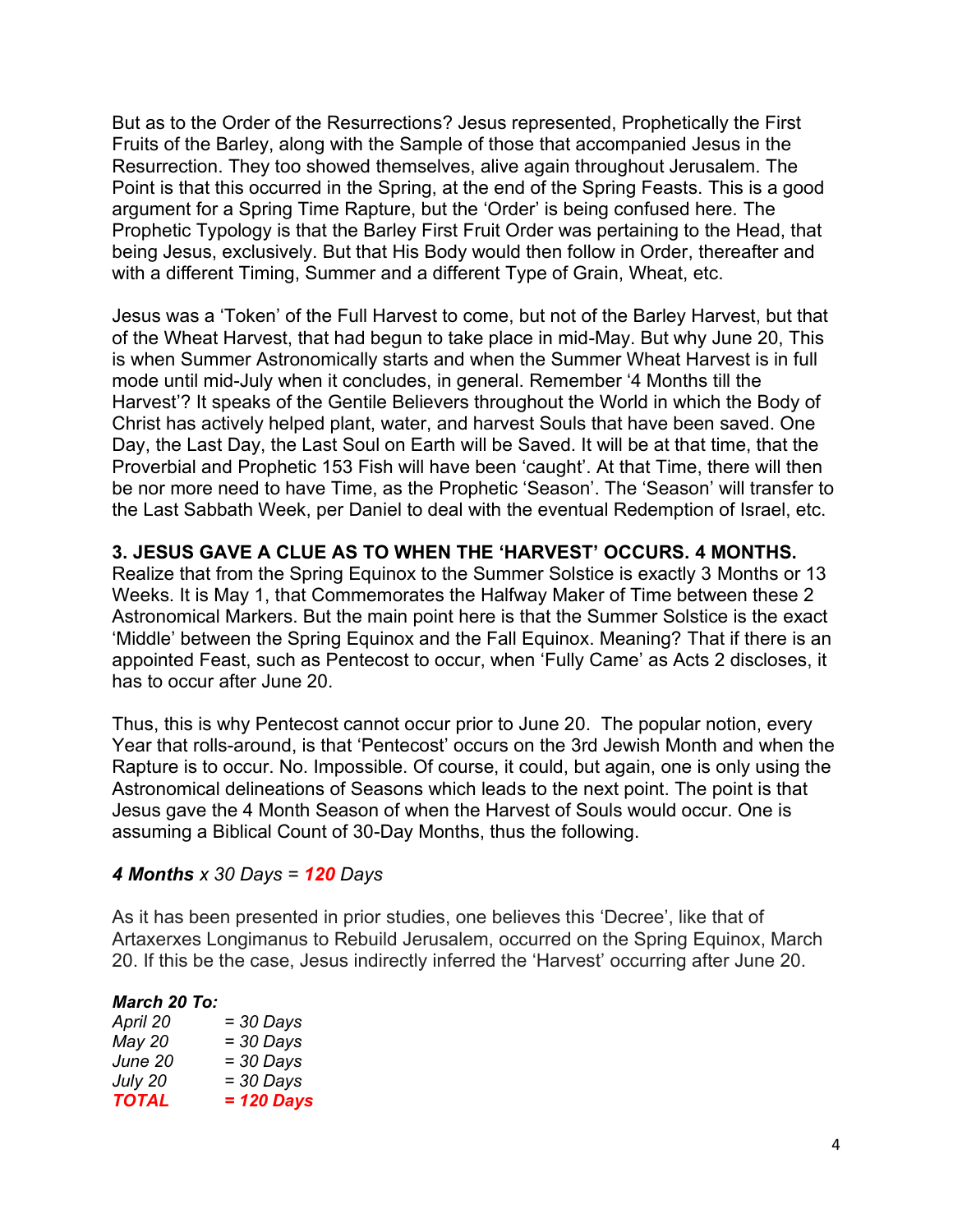This calculation alone would dispel any possible Rapture Season before June 20. One realizes, if one has studied Biblical Numbers how 120 is inferred to a 'Finality' of Time. This is suggested in the Generations that were to be determined and scaled-back due to the Flood of Noah. But as Prophecy is multi-layered, it also can infer to a Life Span, a Season and pegged even to the Jubilee Cycle Counts.

Thus, the point is that one cannot have a Harvest Typology in the Spring. Now the late Spring Wheat Harvest does start around May 15 in Israel. Now the Harvest can begin at this time, and in fact, the Jews in Israel celebrate Shavuot in early June. This date, along with that of Shavuot could suggest the Rapture Type as the argument is made. However, based on Jesus' calculus, the Wheat Harvest ends in the Month of July, in any given year.

Again, this timeframe follows then also the typology of Boaz and Ruth, in how they were Married after the Summer Wheat Harvest had concluded, after June 20. Thus the point being that Pentecost, as it is believed is when Boaz and Ruth married, occurred in the Month of July, and not before in June, etc. Thus, based on this Prophetic Typology of Jesus, the Kinsman Redeemer and Ruth, the Gentile Bride, and the 120-Day Count, the Rapture cannot take place in Spring before June 20. Why not? It is because Shavuot, the Feast of Weeks, being 49 Days is not Pentecost, that being an additional 50 Day Count, per an Alternative Interpretation of Leviticus.

# **4. SHAVUOT IS NOT PENTECOST**

For those that have followed one's Work and Research, one will realize that one's 'Message' and Calculation has been consistent regarding a 'Double-Count' to accurately determine Pentecost, 'When it had fully come'. One believes that based on the Astronomical Symmetry, Menorah Patterns, and the various Harvest Typologies, the Rapture will occur on 'Pentecost'. But this Pentecost Interpretation is not the one that is currently understood nor celebrated by Jews and Christians. How so? As mentioned, the Jews celebrate Shavuot as the Feast of Weeks. And that 'Pentecost' is just the '50th Day added to the 49th Day after. Not So in one's estimation and interpretation.

But one argues that this is not Pentecost. And that it was deliberately obfuscated by the Jews, as to diminish the Prophetic Association. Of what? Of how at that time, GOD the Holy Spirit came to indwell and became the Restrainer of full-on Evil in the World. It became the 'Helper' to achieve, undertake and conclude the Great Commission given to the 'Body of Christ' that was 'Birthed' on the 99th Day when, 'Pentecost' had fully come'.

In prior studies presented, true Pentecost has been corroborated with the Research of Ken Johnson. The Summer Feasts have been re-discovering in the Dead Sea Scrolls, in how the Essenes maintained Pentecost, as did the other Jews, initially. There were 3 Minor Feasts of the Summer, that of the Wheat, the Oil and the Wine. Thus, Pentecost, which one firmly believes, converged on the Feast of Wine. It concluded a 99-Day Count from the Spring Feast Timing. The discrepancy comes with the Interpretation of the verse in Leviticus of how there is an additional 50-Day Count from Shavuot, not a counting of an additional 50th Day. This sets-up the next argument of why this is key.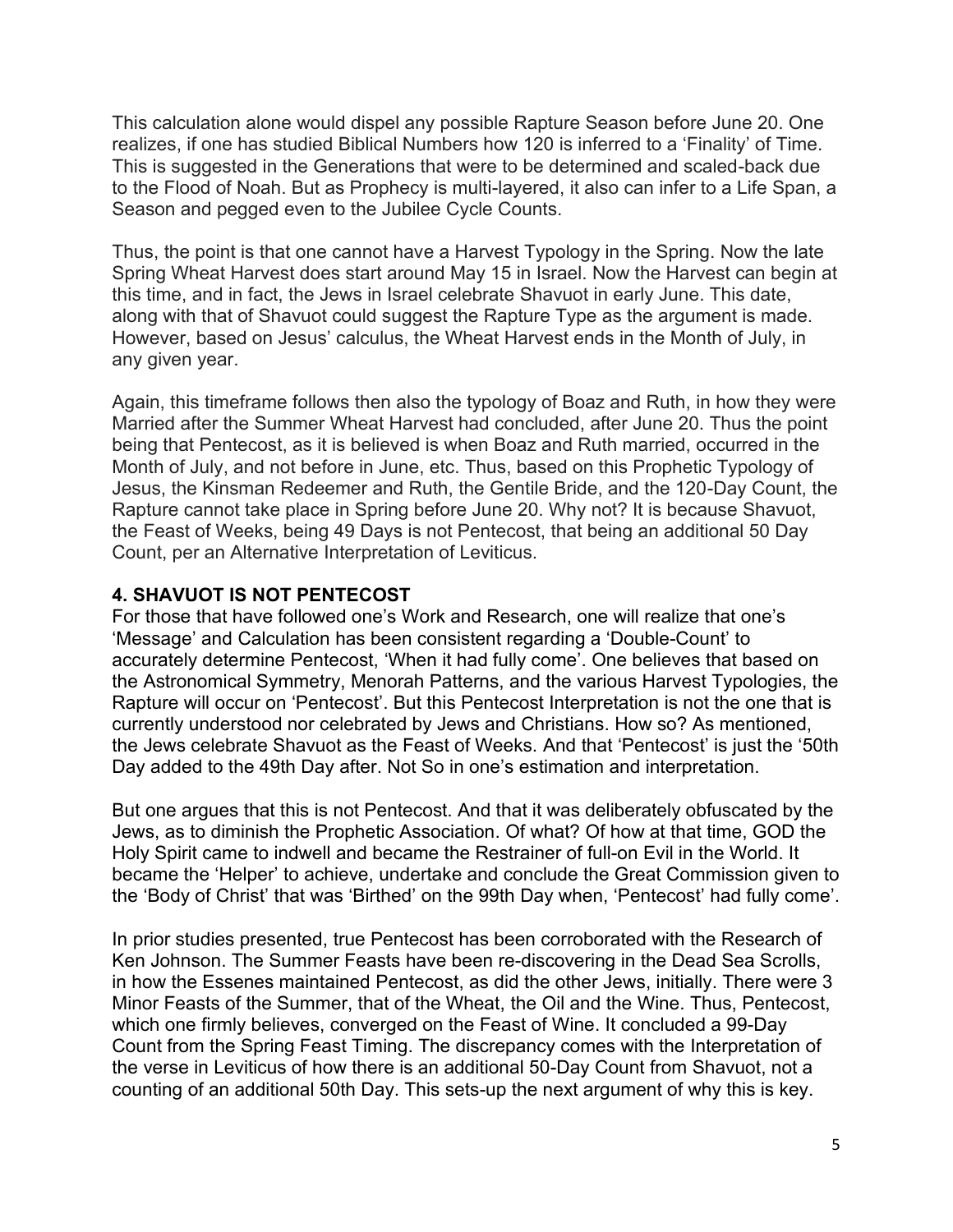# **5. MENORAH TYPOLOGY**

Based on Prophetic Patterns and Typologies, the Feast of Shavuot does not fulfill the 'Pentecost' but rather starts it. It is a Season that straddles the Center Stem of a Menorah Typology in how the Spring Feasts correspond to the Left Branches of the Menorah, if one ascribes each of the 7 Feasts of YHVH to the 7-Branch Menorah. The Fall Feasts correspond then to the Right Branches of the Menorah, etc. What keeps them in both Astronomical Timing and Prophetic 'Balance' is Pentecost. Why? It is that the Menorah has a Chiastic Fold, needing the Middle Servant Stem for 'Balance'.

In the many Prophetic Typologies that Jesus used to teach, using the Vine and the Branches Parables, He implied that He was and is the Center Stem, like a Menorah. It is from this Central Stock, that all of the other Branches, left and right, derive their Nutrients from. Likewise, in the Menorah Typology, it is the Center Stem, from where the Light and Oil are first deposited and from where the other Lights are lit, etc. This Menorah Typology is also depicted in the Book of Revelation in how Jesus is as the 'Center Stem', evaluating the 7 Branches as the 7 Churches, etc.

Thus, to suggest that Prophetically, the correspondence to the Feasts of YHVH carry the same Disposition and Order. Or else, if Pentecost occurred in the Spring, as most believe and accept, the Menorah Typology would be lop-sided. The Menorah would have 4 Branches on the Left. There would be no Center Stem to balance it as there would only be 3 Branches to the Right. If such a physical Lampstand would be constructed, it would tip over and fall on itself. This is why a Rapture, that being on a Pentecost Order will never happen, cannot happen in the Spring time frame.

# **6. SONG OF SOLOMON**

There is also the very popular Teaching that accompanies the High Rapture Watch Season based on the Song of Solomon. The argument is put forth that there is a Typology going on with the King, that being Solomon and the Shulamite Shepherdess. Coincidentally, it is a Dichotomy of Names and Meaning as Solomon, comes from the Hebrew Word, for Peace and so does Shulam-ite. She is the exact Compliment, the Feminine attribute of 'Shalom', etc. The 'Season' noted is the Spring Time when the Flowers and Life are coming back to life after the Dark Winter has passed. It is for sure, a Depiction of how Jesus seeks to Court the Bride and win her over. However, what many fail to see is that the Storyline is not taken to its Conclusion.

This is especially the case in that the Shulamite, although intrigued and when asked to, 'Come Away, my Dove, my Lovely One, Come'. She does not. She is 'spooked' and runs away. And so does the Lover depart. It is not until the Shulamite undergoes a Maturing and a Transition that one sees the end of the Storyline in how the Lover comes back for her. But this time, the King of Peace comes in a Procession, as he is Lifted Up, i.e., in Rapture Typology, coming for the Bride. And there is a Train of Attendants that accompanies the King to 'Fetch' the Bride, etc. Thus, one suggests, that the Spring Time, is a 'False Start' and Hope. But it is then after the Summer, when the Fruit, that being the Souls, the Bride is matured that she is then ready for the Harvest, for the Lover's Rendezvous. It is the Time the Bride has made herself Ready.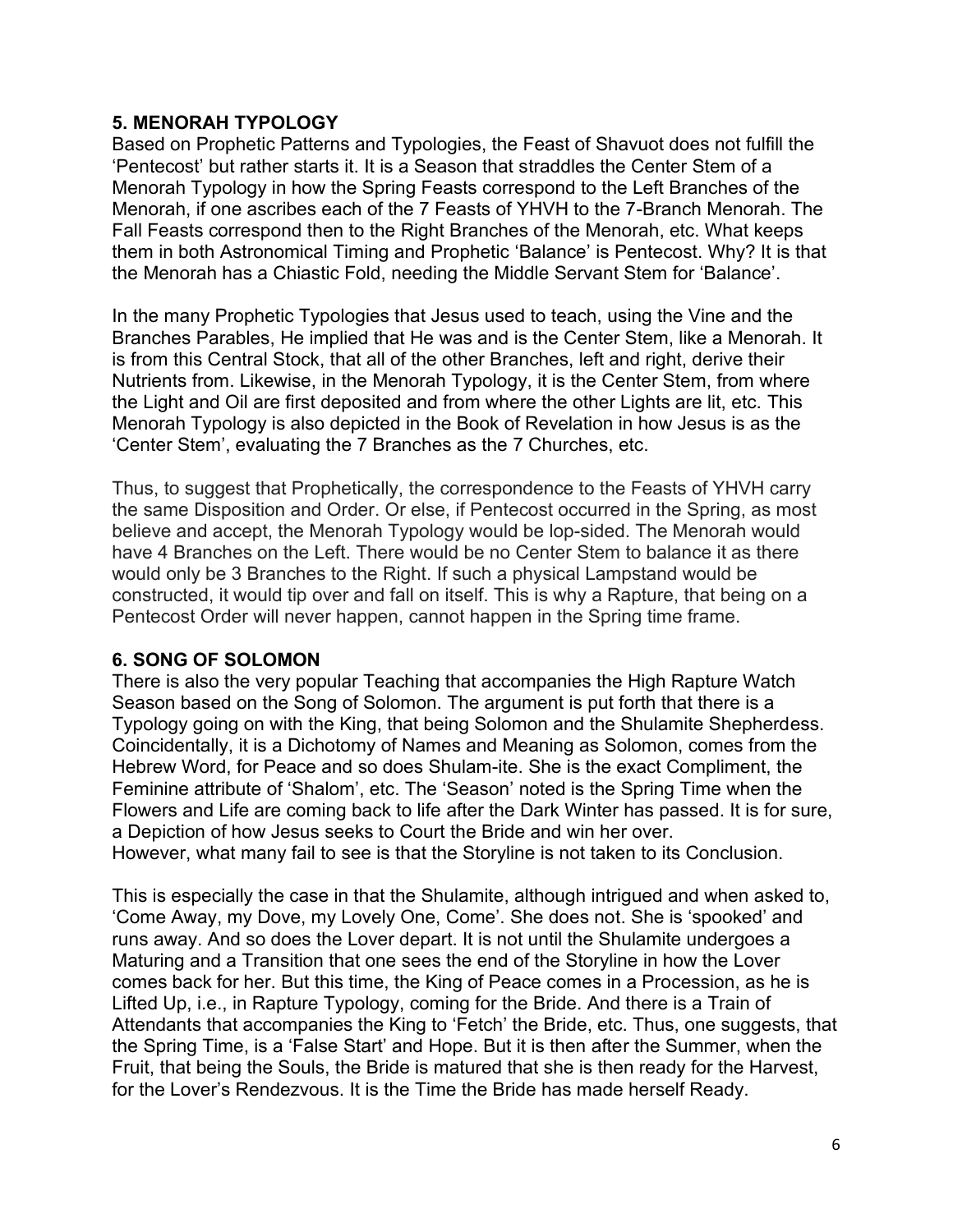Only then will the King of Peace come at the Perfect or completed Time with the Resurrection and Rapture. Jesus will come like King Solomon and lift the Bride up into His Chariot. It will follow in that Great Procession back to the Father's House that starts to occur at the Sound of the Trumpet Blast. It will be a Time that the Harvesters out in the Field of the Earth will be called to 'Fall Back' as in a Military Retreat. The Work, the Royal Commission will have concluded, etc. The Rendezvous will occur in the Clouds when Jesus' returns for His Bride. This then suggests that the Spring Time will have passed and that it is in the Summer Harvest time, after June 20, Astronomically that the Rapture Timing can happen, not before.

# **7. THE SABBATH CYCLES**

The last point in the Argument, as to why the Rapture cannot take place in the Spring is that it depends also on the Timing of the Year Sequence. And this is based on the Sabbath Year Cycles. Although this Argument is not directly tied to the Timing of the Rapture, the possible Year is. This Argument is based more so on when the Church Age ends, as one has been Studying the Sabbath Cycle Theory for Years. The Sabbath Cycle is determined from a Fall-to-Fall Year Count.

One is also convinced that the 70-Year Countdown, when considering and applying the Psalm 90 Template, has been miscounted. The Start Year, that being 1948 is not correct. Rather, that the Count starts where it was last left off, Prophetically. How so? Realize that one has presented studies in how Prophetic Time is 'clocked' to the Sabbath Cycles of Time and also occur in Phi Ratio Patterns of Time, etc. This has precedence ever since Creation Week. And specific to Israel, it was a 'Clock' to keep since they entered the Promised Land. How so? It was in 1952 that the Sabbath Cycles resumed, regardless if Israel nationally observed them.

#### *1948: + 4 Years' Worth of Waiting = 1952 1952: + 70 Years per Psalm 90 = 2022*

Consider that Year '0' did not allow Israel to 'Plant or Harvest' for 3 Years as it entered the Promised Land. This same Principle and Parallel has also occurred as Israel had come back from its 3rd and Last Eviction or Diaspora. Thus, the true Start Count for the Prophetic Cycles to re-commence occurred in 1952. Israel returned to the Promised Land, but in Unbelief, as foretold by Ezekiel. There is currently a Redemption going on, even many Jews realize. But Daniel's 70<sup>th</sup> Week of Years cannot begin until the Church Age ends. And that Last Day will conclude with the Resurrection and the Rapture.

The Sabbath Year Theory is that the End of the Church Age will occur on a Sabbath Year of a 7-Year Sabbath Cycle. Why the Church Age, cannot overlap into the 7-Year Tribulation Period is that the Church Age, being the Pentecost Age has been an 'Intermission'. It has been a Time of 'Grace', wherein one only has to come to Jesus, and Call on His name to be Saved. No Animal Sacrifices. No Temple on Earth, No Rituals or pre-conditions, etc. That type of Favor, amazingly, has been bestowed upon Humanity, unconditionally, until the End of the Church Age, which is coming fast to an end, and perhaps in 2022, if the interpretations are based on solid Logic and Reason.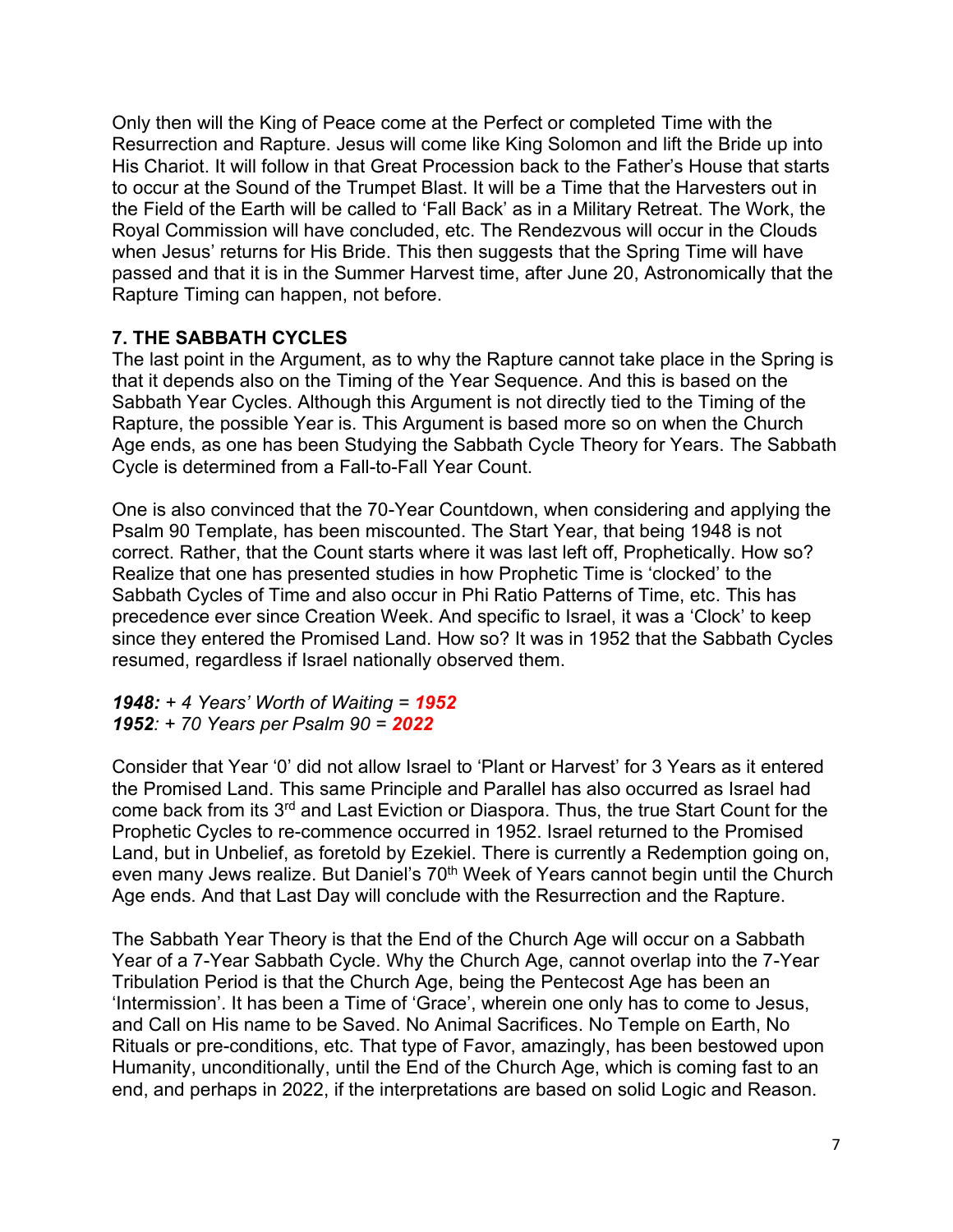During the Tribulation Period, the Constitution of 'Grace' will not be implemented, wholesale. Thus, if the Heavenly Signs above and the Geo-Political Signs below are being interpreted correctly, they are why one is really excited, as never before in all prior years, because 2022 is a Sabbath Cycle. It will End and Begin on the Civil New Year on Israel's Calendar in the Fall. And that is why many Ominous Prognostications are said to converge in the Fall of 2022, mainly the worldwide Economic Collapse and Food and Fuel shortages.

The culmination or 'Switch' is set to occur in either September or October, depending on the Year's Day Count. It so happens that for 2022, the Time synchronized with both the Christian and Jewish Calendars. Thus, the Year 2022 has been a 7-7-7 Year Countdown since 2001 with the Twin Tower Attacks on 9-11 and the Tetrad Blood Moons of 2014-15. The last being a 7-Year Countdown to perhaps Daniel's  $70<sup>th</sup>$  Week of years, or the Tribulation Period.

This is why, 2022 could be the Year of the Rapture and if the New 7-Year Sabbath Cycle is to occur in the Fall, that means that the Resurrection and Rapture event has to occur before all that, in the Summer, if one subscribes to the Pre-Tribulation Rapture Scenario. This is why many who look at the Economic World Trends are presuming and Ominous Economic Collapse or 'Reset' will occur in the Fall of 2022. One Tell-Tale Sign is that Israel 'dumped' the U.S. Dollar as its World Reserve Currency for Chinese Currency. Not good.

And they ought to know what is coming down as the Globalists who print the Money Supply out of Fiat, or out of 'Nothing' have been systematically demolishing the World Economies in preparation for their New World Order Transition from the Church Age to 'Israel Time' once again. And that Time could very well coincide with Daniel's 70th Week of Years. If one has been on the Watch, one will then realize why the COVID Plandemic, Social Distancing, forced Lock-Downs, Mask and Injection Mandates, Wars and Hyper-Inflation have been all part of the Plan. But so is the Rapture and why there are 7 Reasons why it will occur, has to occur during the Summer Wheat Harvest Season.

'Keep the Watch'.

# **Further Reading about a Summer Pentecost**

**Articles** 

# **#609: SINAI PENTECOST**

 $\mathcal{L}_\text{max}$  , where  $\mathcal{L}_\text{max}$  , we have the set of the set of the set of the set of the set of the set of the set of the set of the set of the set of the set of the set of the set of the set of the set of the set of

<https://www.postscripts.org/ps-news-609.html>

**#464: ORDER OF RESURRECTIONS** <https://www.postscripts.org/ps-news-464.html>